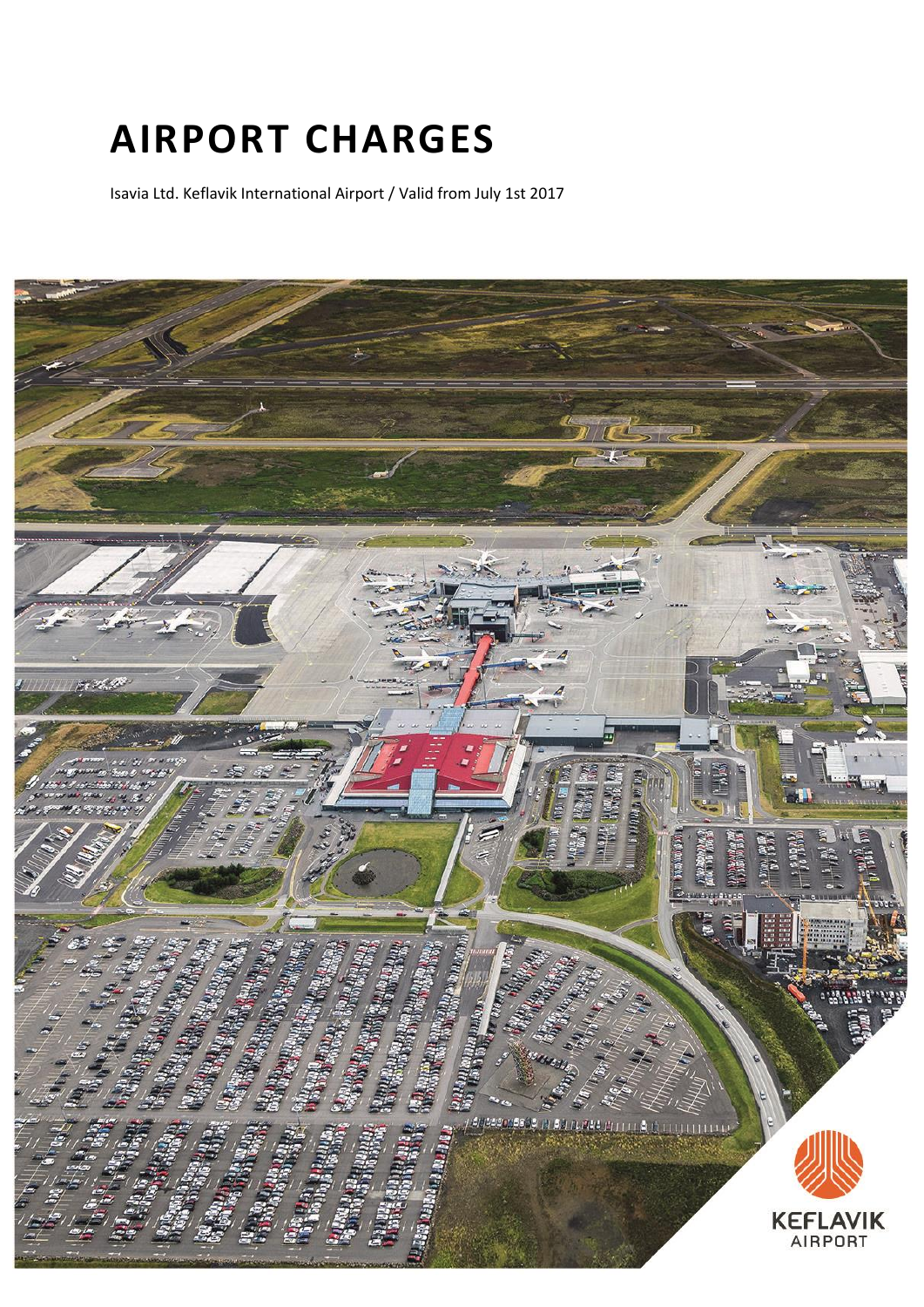

# **Contents**

| 1. |  |
|----|--|
| 2. |  |
| 3. |  |
|    |  |
|    |  |
|    |  |
|    |  |
|    |  |
|    |  |
|    |  |
| 4. |  |
| 5. |  |
| 6. |  |
| 7. |  |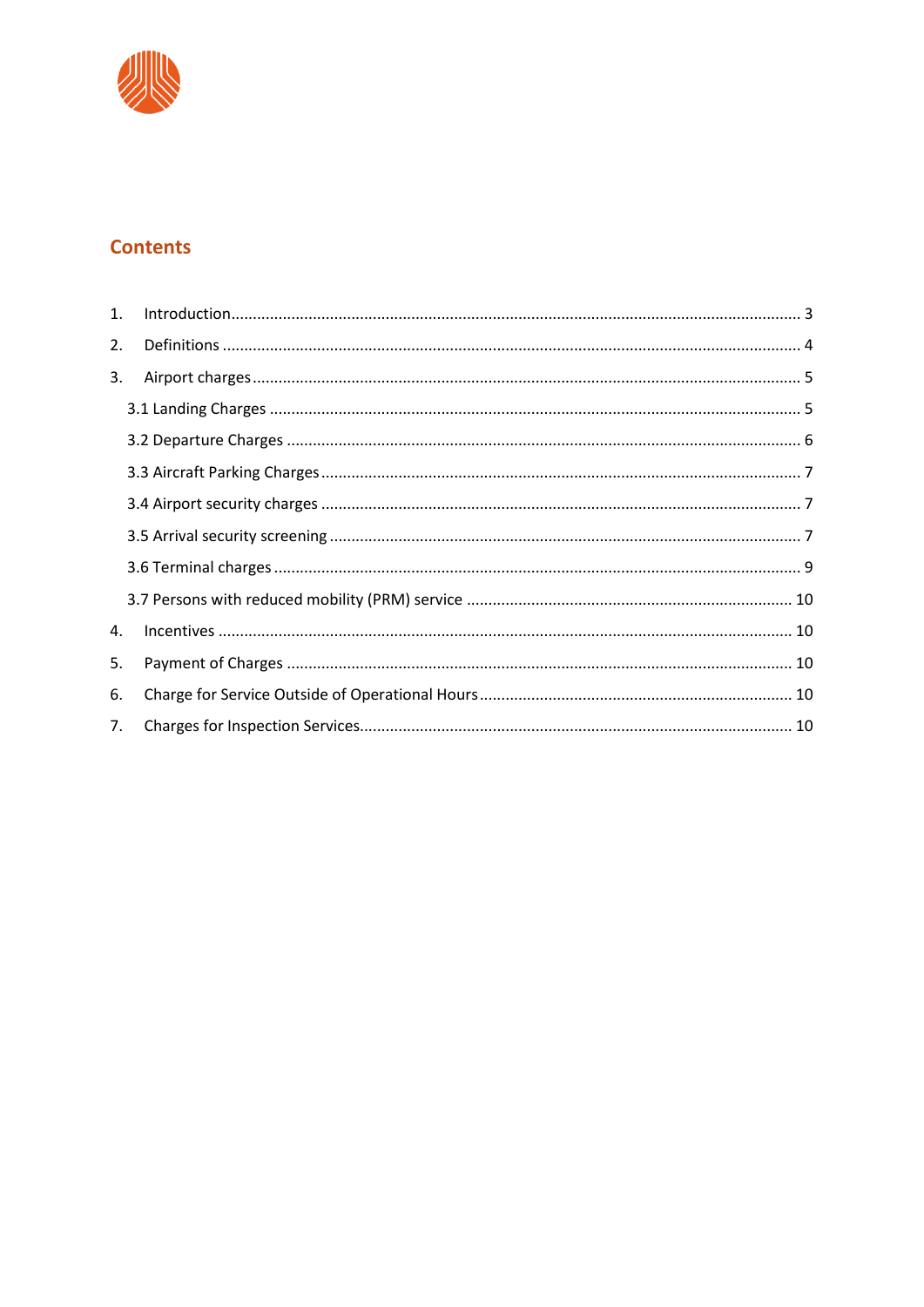

# <span id="page-2-0"></span>**1. Introduction**

Isavia handles the operation and development of all airports in Iceland and, furthermore, manages air traffic in the Icelandic control area that has a size of 5,4 million square kilometres which makes it one of the largest in the world.

In this document the airport authority details the charges for services at Keflavik International Airport from May 1st 2017.

The terms of service is done according to instructions from ICAO regarding airport charges, directive from the European Union about airport charges and Icelandic aviation law regarding airport charges provisions.

The operating cost of Keflavik International Airport is fundamentally covered by its users. The proposed changes in the airport charges are based on predicted air traffic, cost of airport operations and aeronautical revenues in the year 2017.

The operation of Keflavik International Airport is divided into units which are supposed to be financially sustainable. Behind these units is a list of charges, which are landing charges, aircraft parking charges, departure charges, airport security charges, terminal charges and PRM (persons with reduced mobility) charges.

These airport charges will be effective from May  $1<sup>st</sup>$  2017. Isavia will annually review its charges.

Isavia reserves the right to amend these terms of service at any time.

Isavia cannot be held accountable for typos or other errors contained in this document.

Invoices for aiport charges at Keflavik International Airport will be issued by Isavia ohf.

Please contact [kefairport@kefairport.is](mailto:kefairport@kefairport.is) for further information. Please contact *innheimta@isavia.is* for inquiries about invoices.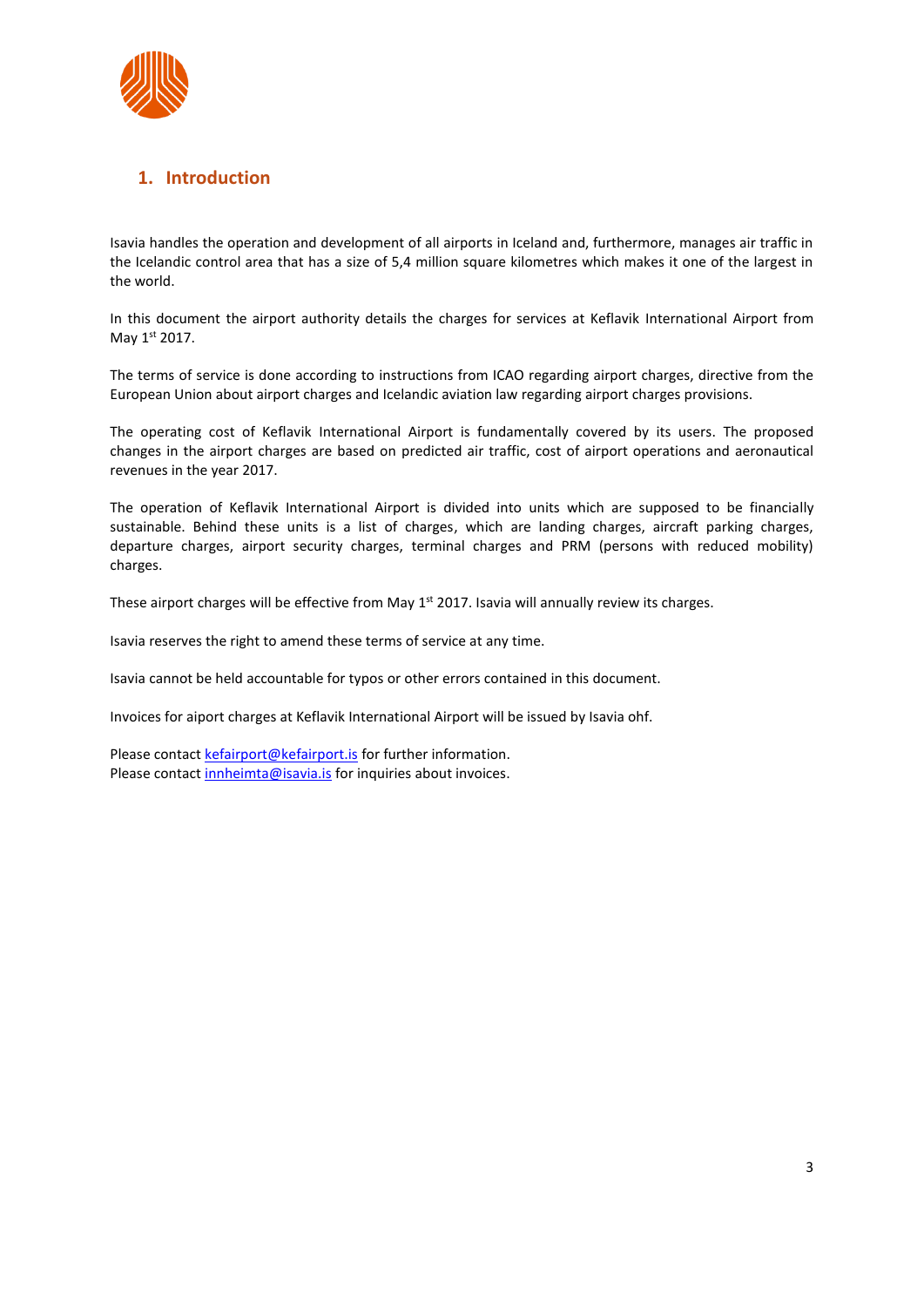

# <span id="page-3-0"></span>**2. Definitions**

**Aircraft** includes fixed wing aircraft and helicopters plus any parts and accessories, equipment and stores.

**Aircraft parking charge** refers to the charges in section 3.3.

**Airline** includes operator, alliance/codeshare partner, franchisee and a subsidiary carrier of operator.

**Airport** refers to Keflavik International Airport

**Airport security charges** refers to the charge in section 3.4.

**Charges** refers to the charges in section 3 as amended or notified from time to time.

**Departure charges** refers to the charges in section 3.2.

**Disabled persons and persons of reduced mobility charge (PRM)** refers to the charges in section 3.6.

**Handling agent** Any person, firm or company appointed by an operator to perform any or all of the ground handling functions or an operator who performs self-handling.

**Landing** An aircraft landing

**Landing charges** refers to the charges in section 3.1.

**Maximum take-off weight (MTOW)** The maximum allowed and registered take-off weight of the aircraft. If the aircraft has a variable maximum take-off weight or several registered maximum take-off weights, only the highest registered MTOW will be considered.

**Operator** The person, firm or company that for the time being manages an aircraft.

**Parking time** The time during which an aircraft is parked at the stand assigned to it.

**Passenger** Terminal passengers, transfer passenger and transit passengers.

**Route** Any route from the airport to a final destination airport.

**Summer** refers to the season May-Sep.

**Terminal charges** refers to the charge in section 3.5.

**Terminal passenger** A passenger joining or leaving an aircraft at the airport. Terminal passenger includes transfer passenger.

**Transfer passenger** A passenger identified by a handling agent who arrives at the airport by one aircraft and departs the airport on another aircraft on a different flight number.

**Transit passenger** A passenger who arrives in and departs from the airport on the same aircraft with the same flight number. Passengers who change aircraft because of technical or operational issues but continue on a flight with the same flight number are still counted as transit passengers.

**Winter** refers to the season Jan-Apr and Oct-Dec.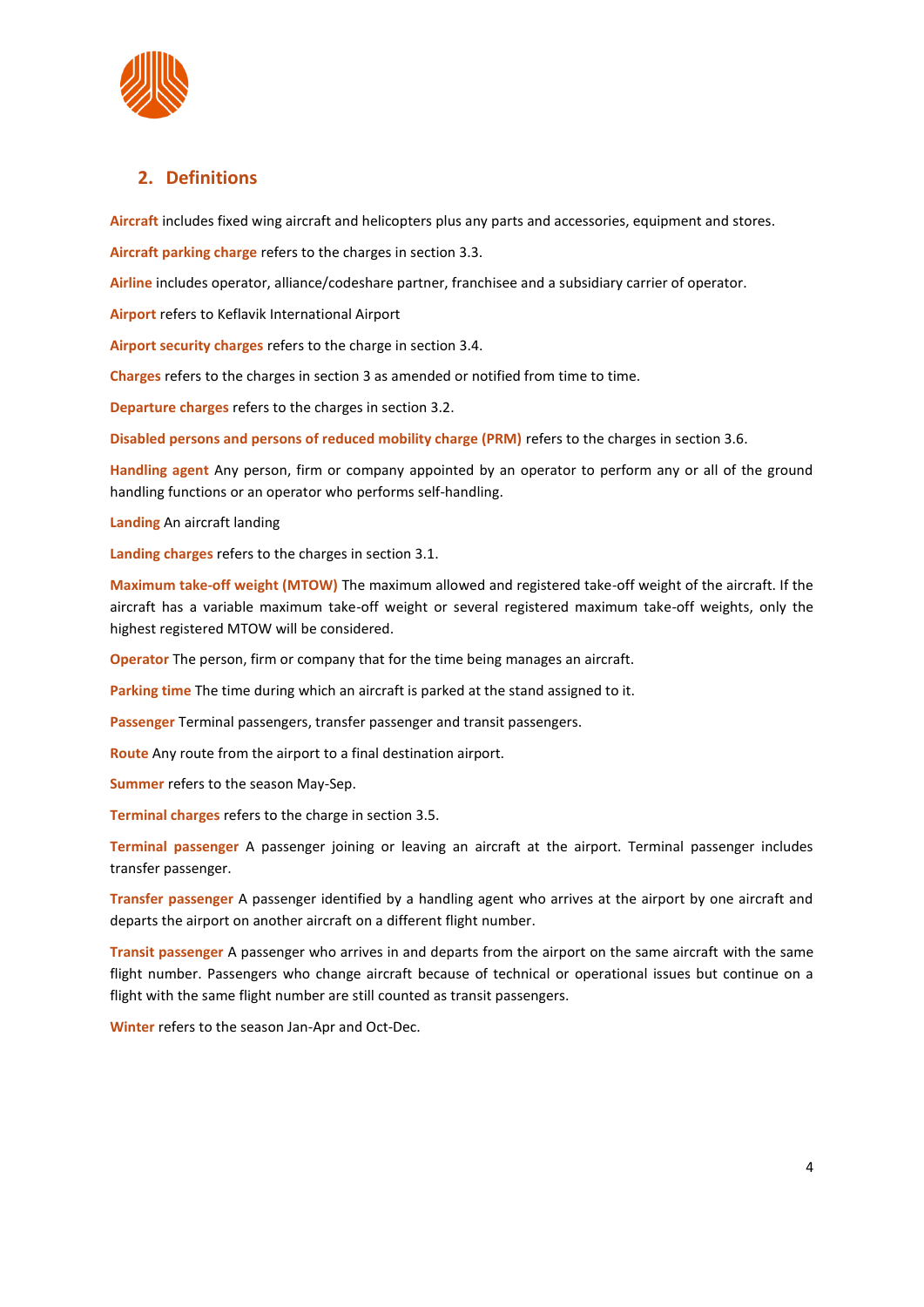

# <span id="page-4-0"></span>**3. Airport charges**

The principles applicable to the setting and modification of airport charges at Keflavik International Airport managed by Isavia are governed by the authority contained in article 12. Act. 102/2006 on the incorporation of CAA air navigation and airport operations and article 71. Act. 60/1998 about air travel, with regard to article 71.a. and article 71.b. These provisions implements the EU Directive no. 2009/12 on airport charges.

# <span id="page-4-1"></span>**3.1 Landing Charges**

A landing charge is collected for each aircraft landing at Keflavik International Airport. The landing charge is based on the aircraft maximum take-off weight (MTOW), rounded up to the nearest 1,000 kg. To determine the landing charge, aircraft are divided into two categories based on their MTOW.

The landing charges are as follows in EUR:

| <b>MTOW</b>   |                                                                                                                                                                                                                                                                                                                                | <b>EUR per MTOW ton or part thereof</b> |
|---------------|--------------------------------------------------------------------------------------------------------------------------------------------------------------------------------------------------------------------------------------------------------------------------------------------------------------------------------|-----------------------------------------|
| $0 - 75$ tons |                                                                                                                                                                                                                                                                                                                                | 10.0                                    |
| Over 75 tons  |                                                                                                                                                                                                                                                                                                                                | 5.0                                     |
| Exemptions    | Aircraft operated in search and rescue<br>services, Aircrafts which land after test flight<br>following repair work, provided that no<br>landings have taken place at other airports,<br>Aircraft which carries Heads of State,<br>Aircraft owned or operated by the Icelandic<br>State, Military aircraft from NATO countries | No charge                               |

## *Example:*

*Aircraft MTOW 77 tons: 75t x 10.0 + 2t x 5.0 = EUR 760 Aircraft MTOW 100 tons: 75t x 10.0 + 25t x 5.0 = EUR 875*

The landing charges for cargo aircrafts are as follows in EUR:

<span id="page-4-2"></span>

| <b>MTOW</b>   | EUR per MTOW ton or part thereof |
|---------------|----------------------------------|
| $0 - 75$ tons | 12.0                             |
| Over 75 tons  |                                  |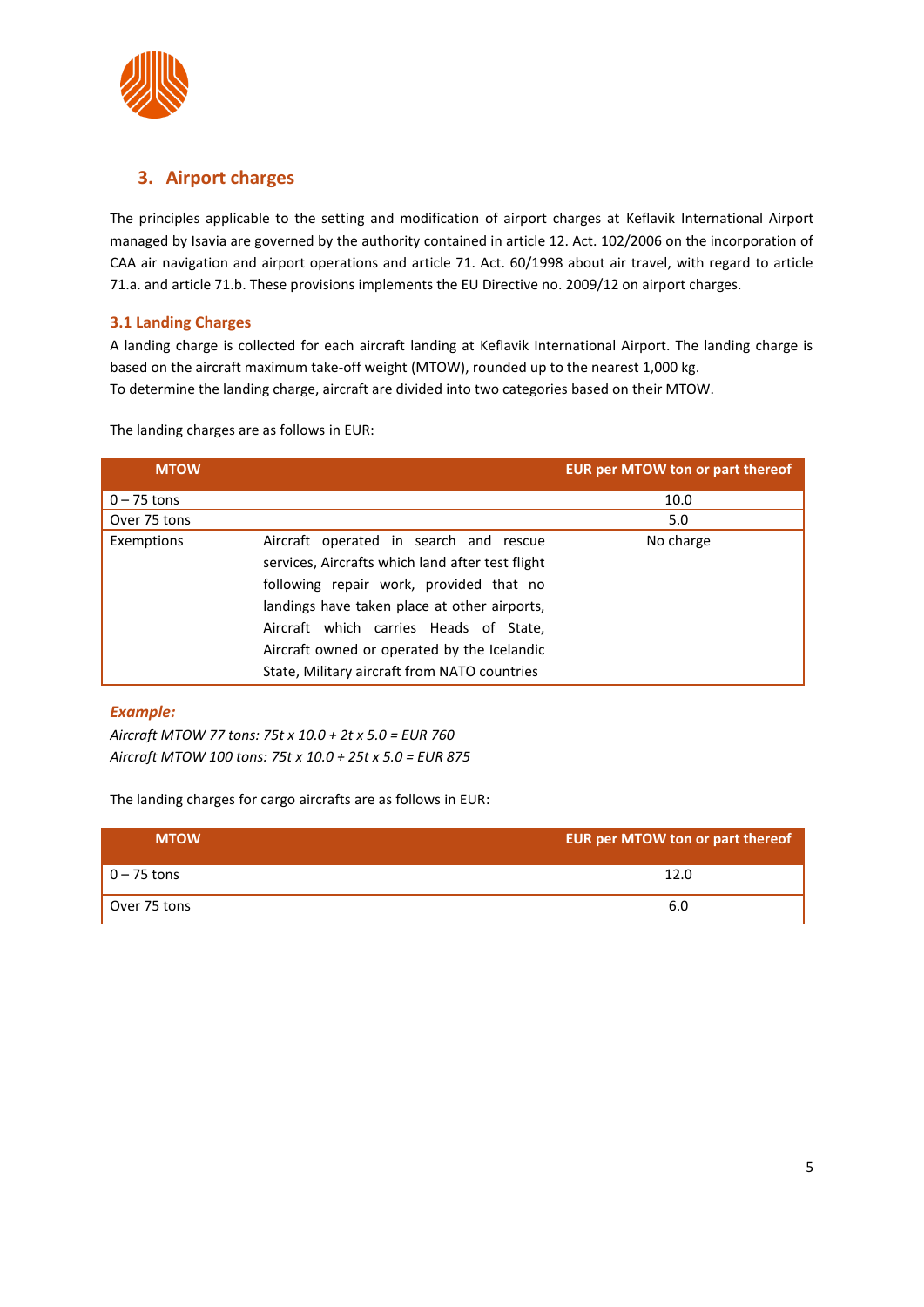

## **3.2 Departure Charges**

| Charge for each departing passenger | <b>Summer Charge EUR</b> | <b>Winter Charge EUR</b>   |
|-------------------------------------|--------------------------|----------------------------|
| Per passenger                       | 5.09                     | 2.55                       |
| Exemptions                          |                          | Infants under 2 years,     |
|                                     |                          | flight crew on active duty |

• Service included in landing charges and departure charges:

#### **Runway and taxiway infrastructure**

- Runways
- **Taxiways**
- **Shoulders**
- Service roads

#### **Aprons**

- Aprons, including their summer and winter maintenance (snow removal and braking action)
- Guidance and lighting systems
- Apron use planning
- Prevention of adverse environmental impact at apron
- Aircraft parking for max 6 hours

#### **Rescue services**

- Buildings for rescue services
- Rescue equipment
- Airport emergency response system
- Wildlife hazard and bird control

#### **Airport air navigation services**

- Buildings for air navigation services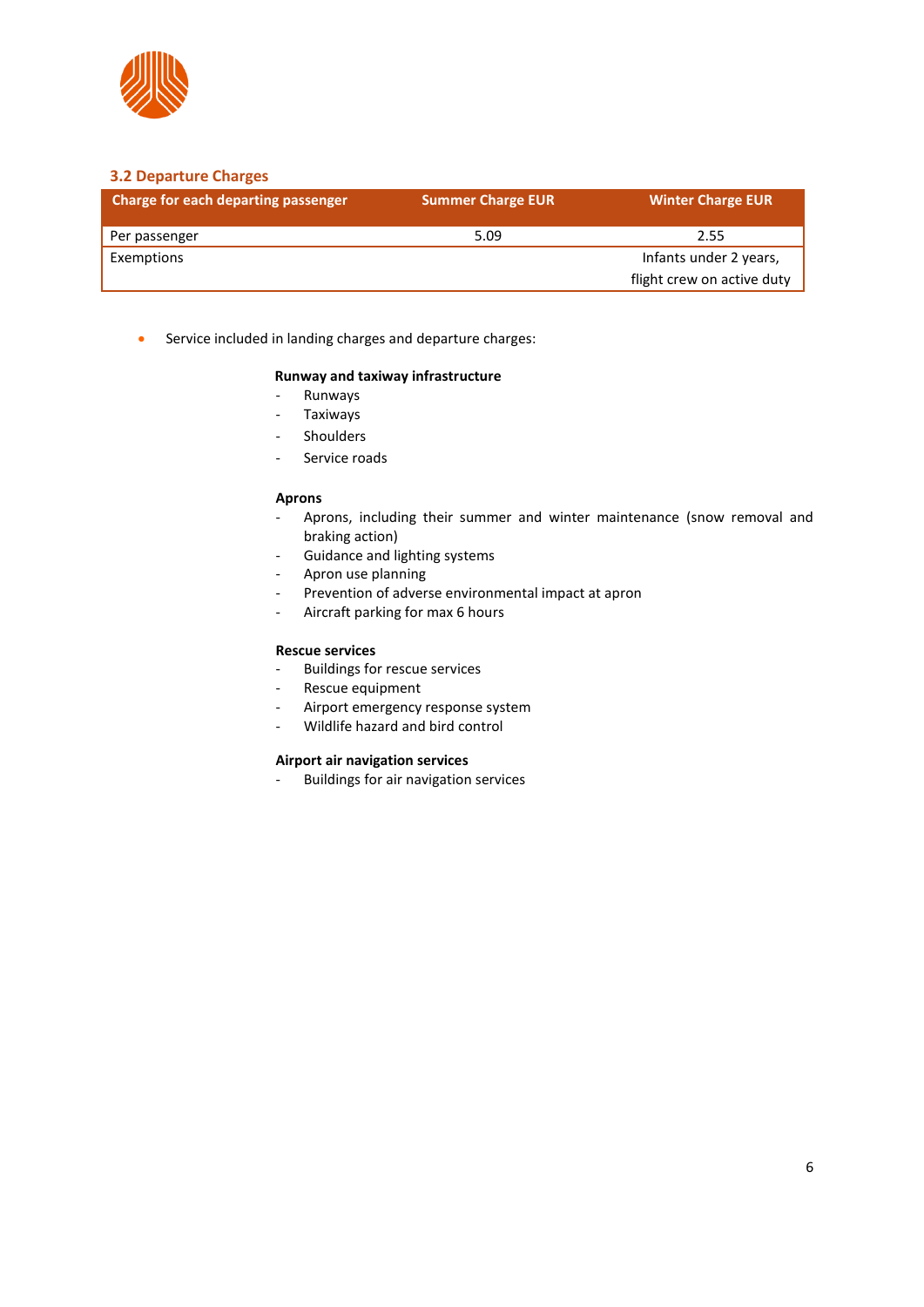

# <span id="page-6-0"></span>**3.3 Aircraft Parking Charges**

A parking charge is collected for an aircraft parked for over 6 hours at the airport.

The parking charges are as follows in EUR:

| <b>Parking time</b>   |                                                                                                                                                                                                                                                                                                                   | <b>EUR per MTOW ton</b>   |
|-----------------------|-------------------------------------------------------------------------------------------------------------------------------------------------------------------------------------------------------------------------------------------------------------------------------------------------------------------|---------------------------|
| First 6 hours         |                                                                                                                                                                                                                                                                                                                   | Free of charge            |
| Each following 24     |                                                                                                                                                                                                                                                                                                                   | 0.50 per 1,000 kg MTOW or |
| hours or part thereof |                                                                                                                                                                                                                                                                                                                   | fraction thereof          |
| Exemptions            | Aircraft operated in search and rescue services,<br>Aircrafts which land after test flight following<br>repair work, provided that no landings have taken<br>place at other airports, Aircraft which carries<br>Heads of State, Aircraft owned or operated by the<br>Icelandic State, Military aircraft from NATO | No charge                 |

# <span id="page-6-1"></span>*Example after first 6 hours:*

*Aircraft MTOW 77 tons: 77t x 0.50 = EUR 38.50 per each following 24 hrs or part thereof*

## **3.4 Airport security charges**

The principles applicable to the setting and modification of airport security charges at Keflavik International Airport are governed by the authority contained in article 12. Act. 102/2006 on the incorporation of CAA air navigation and airport operations and article 71. Act. 60/1998 about air travel, with regard to article 71.a. and article 71.b., article 58. Regulation no. 750/2016 on airport security and Act. 5 on EU regulation no. 300/2008.

Airport Security Charge is paid by each passenger on flights leaving Keflavik International Airport except infants under 2 years of age, registered aircraft crew and transfer and transit passengers between North America and countries other than Iceland, except from countries that do not comply with security measures and passengers travelling on military aircraft operated by NATO countries.

| Charge for each departing passenger | Summer Charge ISK | <b>Winter Charge ISK</b>                  |
|-------------------------------------|-------------------|-------------------------------------------|
| Per passenger                       | 1,350             | 1.200                                     |
| Exemptions                          |                   | Infants under 2 years, transfer & transit |
|                                     |                   | passengers, flight crew on active duty    |

#### <span id="page-6-2"></span>**3.5 Arrival security screening**

Passengers arriving/transferring from countries outside the EU/EEA that do not comply with security measures implemented within the EU/EEA, including Iceland, must go through security checks at Keflavik International Airport before they get mixed with other passengers in the terminal.

| Charge per passenger, if applicable | <b>Summer Charge ISK</b> | <b>Winter Charge ISK</b> |
|-------------------------------------|--------------------------|--------------------------|
| Per passenger                       | 800                      | 400                      |
| Exemptions                          |                          | Infants under 2 years,   |
|                                     |                          | flight crew on active    |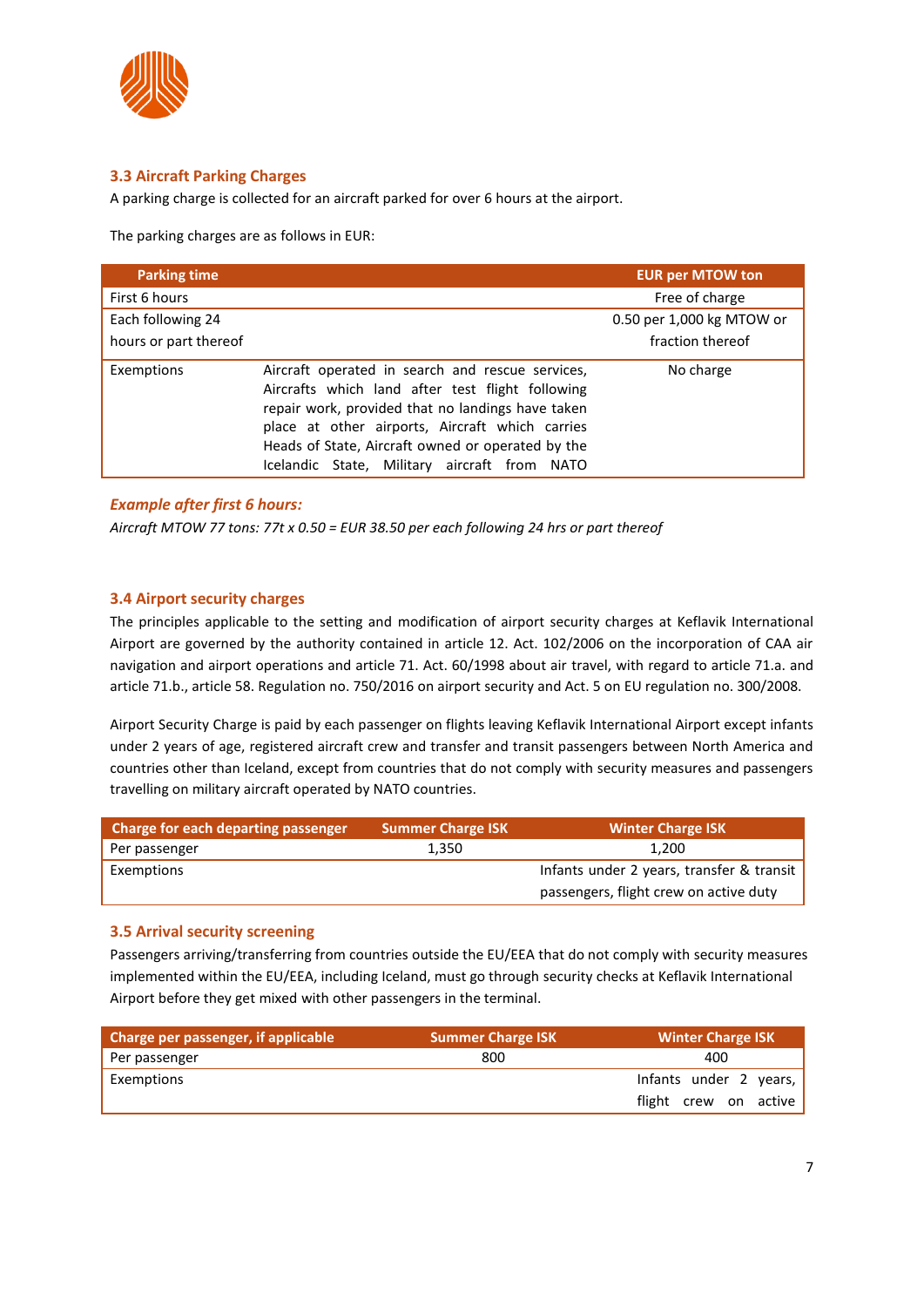

• Service included in security charges and arrival security screening:

#### **Passenger security screening**

- Screening of passengers and their cabin baggage
- Screening of hold baggage
- Security screening infrastructure (e.g. screening premises and x-ray equipment)
- Costs for guarding the premises inside and outside the terminal and within the airport security fence, as required by authorities

#### **Security screening for staff and goods**

- Screening of the staff and things they may bring with them, of Isavia and other companies operating at the airport
- Screening of company vehicles
- Screening of airport supplies
- Related infrastructure

#### **Access control**

- Costs resulting from access control and access control systems
- Airport fences around the security restricted area
- Camera surveillance system

#### **Patrolling and surveillance**

- Patrolling and guarding inside the critical part of security restricted (CSRA) area e.g. perimeter fence, inside and outside the terminal, apron, service arias
- <span id="page-7-0"></span>- CCTV surveillance inside CSRA and surroundings of the terminal and perimeter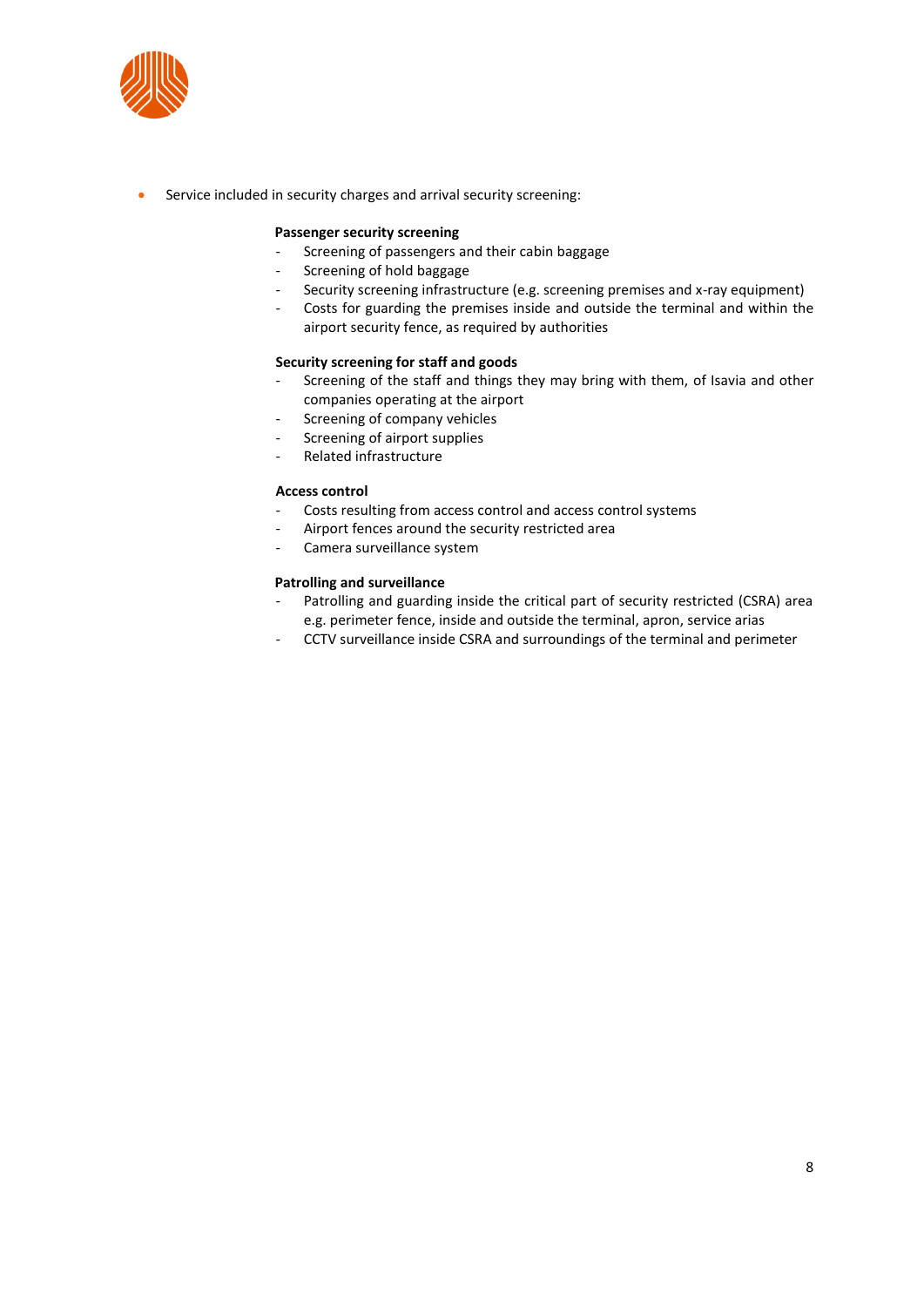

# **3.6 Terminal charges**

A terminal charge is collected for each departing passenger and transfer passenger travelling through the airport.

| Charge for each departing passenger | <b>Summer Charge ISK</b> | Winter Charge ISK          |
|-------------------------------------|--------------------------|----------------------------|
| Per passenger                       | 1.200                    | 700                        |
| Exemptions                          |                          | Infants under 2 years,     |
|                                     |                          | flight crew on active duty |

| Charge for each transfer passenger | <b>Summer Charge ISK</b> | <b>Winter Charge ISK</b>                             |
|------------------------------------|--------------------------|------------------------------------------------------|
| Per passenger                      | 650                      | 400                                                  |
| Exemptions                         |                          | Infants under 2 years, flight<br>crew on active duty |

• Service included in the terminal charge:

#### **Passenger service infrastructure and its maintenance**

- Access to the airport (surface traffic infrastructure and its maintenance)
- Road network
- Traffic signs
- Terminal yards, green areas

#### **Passenger service infrastructure and its maintenance**

- Terminals
- Passenger processing equipment
- Waiting areas and public premises (incl. facilitation of movement, such as lift and escalators)
- **Signs**
- Sanitation, incl. toilets for the disabled

#### **Passenger bridges/apron bus transports**

## **Baggage infrastructure and its maintenance**

- Premises for baggage handling and delivery
- Baggage handling system
- Baggage sorting system
- <span id="page-8-0"></span>- Inbound baggage system